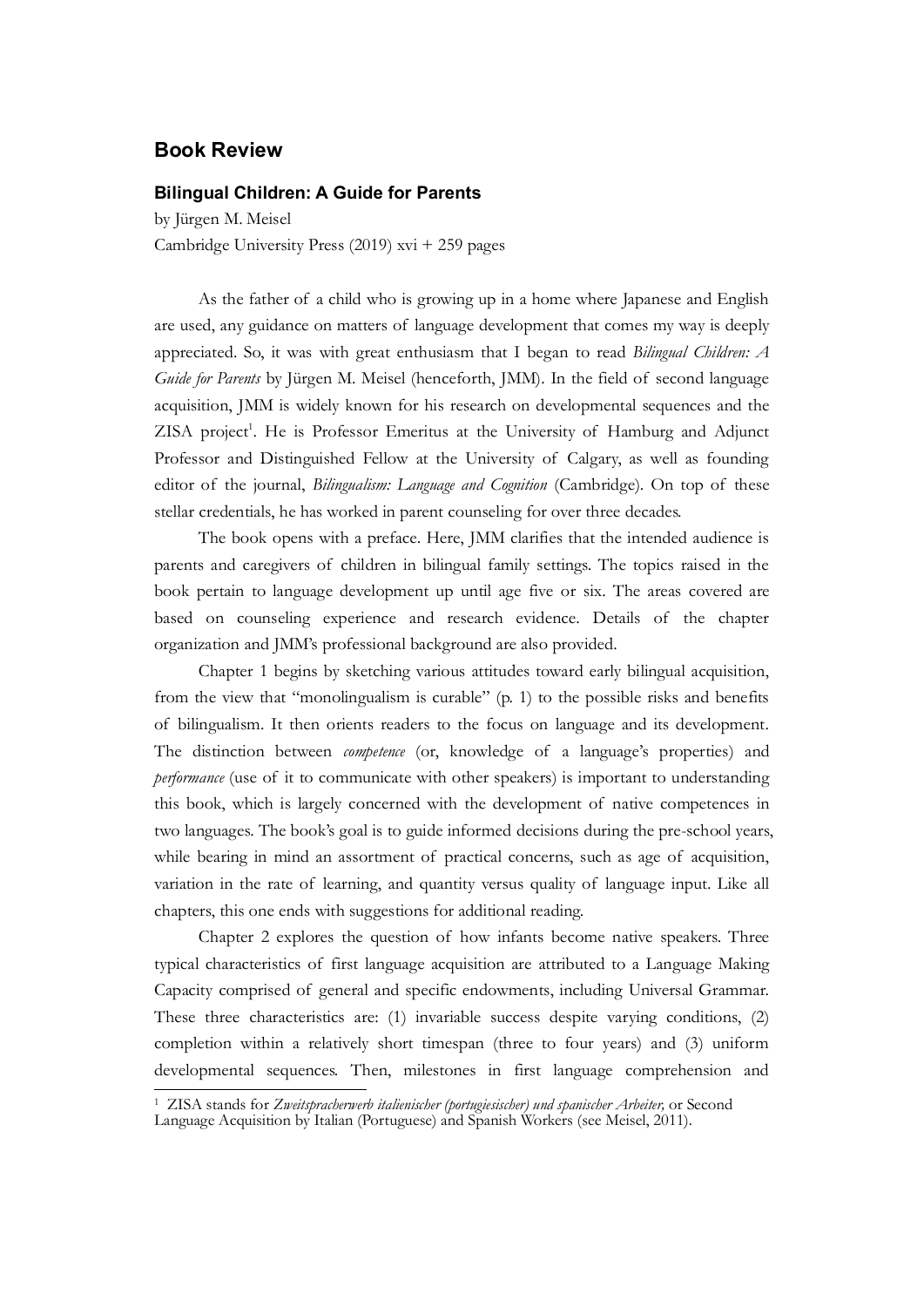Japan Journal of Multilingualism and Multivulturalism Vol 26 2020<br>production (from birth to 24 months) are described. The question is whether bilingual<br>development also exhibits the three aforementioned properties. The ans production (from birth to 24 months) are described. The question is whether bilingual development also exhibits the three aforementioned properties. The answer given is that it does; simultaneous bilingualism in childhood is dual first language development.

Japan Journal of Multilingualism and Multinulturalism Vol 26 2020<br>cition (from birth to 24 months) are described. The question is whether bilingual<br>pment also exhibits the three aforementioned properties. The answer given languages. Differentiation refers to the child's ability to distinguish between languages. The evidence is strongly in favor of differentiation from an early age. So, when bilingual children mix languages this does not mean that they have fused their two languages into one system. Instead, a thorough review of studies on lexis, syntax, and morphology Support 126 *Jayon Journal of Multilingualism and Multimiltaralism* Vol 26 2020<br>
production (from birth to 24 months) are described. The question is whether bilingual<br>
development also exhibits the three aforementioned pro as do subsequent ones. It concludes by discussing the one person, one language (OPOL) method, which JMM recommends, while encouraging flexibility. production (from birth to 24 months) are described. The question is whether bilingual development also exhibits the three aforementioned properties. The answer given is that it does; simultaneous bilingualism in childhood

Chapter 4 builds on the previous one by addressing the topic of interaction between languages during development. It is noted that other languages cannot be "shut choice and code-switching are seen as social practices that bilinguals learn through experience. It is therefore not surprising if a child's bilingual behavior differs from an adult's in this regard. Gradually, children acquire the competence to use both languages in Chapter 3 tackles the issue of whether children are confused by learning two<br>languages. Differentiation refers to the child's ability to distinguisti between languages.<br>The cvidence is strongly in favor of differentiation Innguages. Differentiation refers to the child's ability to distinguish between languages.<br>The evidence is strongly in favor of differentiation from an early age. So, when bilingual<br>children mix languages this does not mea grammatical constructions they use. JMM reviews the evidence and concludes any children mix languages this does not mean that they have fused their two languages into one system. Instead, a through review of studies on lexis, syntax, and morphology solons the existence of dual systems. This chapter a qualitative, but quantitative differences. Parents' use of language mixing, as a common supports the existence of dual systems. This chapter also presents questions from parents,<br>as do subsequent ones. It concludes by discussing the one person, one language (OPOI)<br>method, which JMM recommends, while encouragi discourse strategies that adults use with children. JMM advises parents to adopt subtle approaches to prompting the desired language rather than feigning a lack of comprehension when children use the "wrong" language. en languages during development. It is noted that other languages cannot be "shut ut remain partially activated in the bilingual brain. From this viewpoint, language and code-switching are seen as cocial practices that bil adult's in this regard. Gradually, children acquire the competence to use both languages in a mature way. Simultaneous activation of languages also raises concerns that bilingual persident will differ from the rehaldent wi

languages, which occurs in one in four cases, according to JMM. The reasons for this are considered and three concepts are presented which help to explain it: dominance, strength, and preferences. For instance, bilinguals in this country experience Japanese as as preferences about using their languages. A crucial factor is the behavior of those in the child's home environment. Thus, JMM urges parents not to give up when faced with this situation. In the case of unbalanced bilingualism, research suggests that acquisition can still proceed in the weaker language. The chapter concludes with practical suggestions about what to do (and what not to do) in order to strengthen a weaker language. One recommendation that stands out is to initially use OPOL followed by a later increase in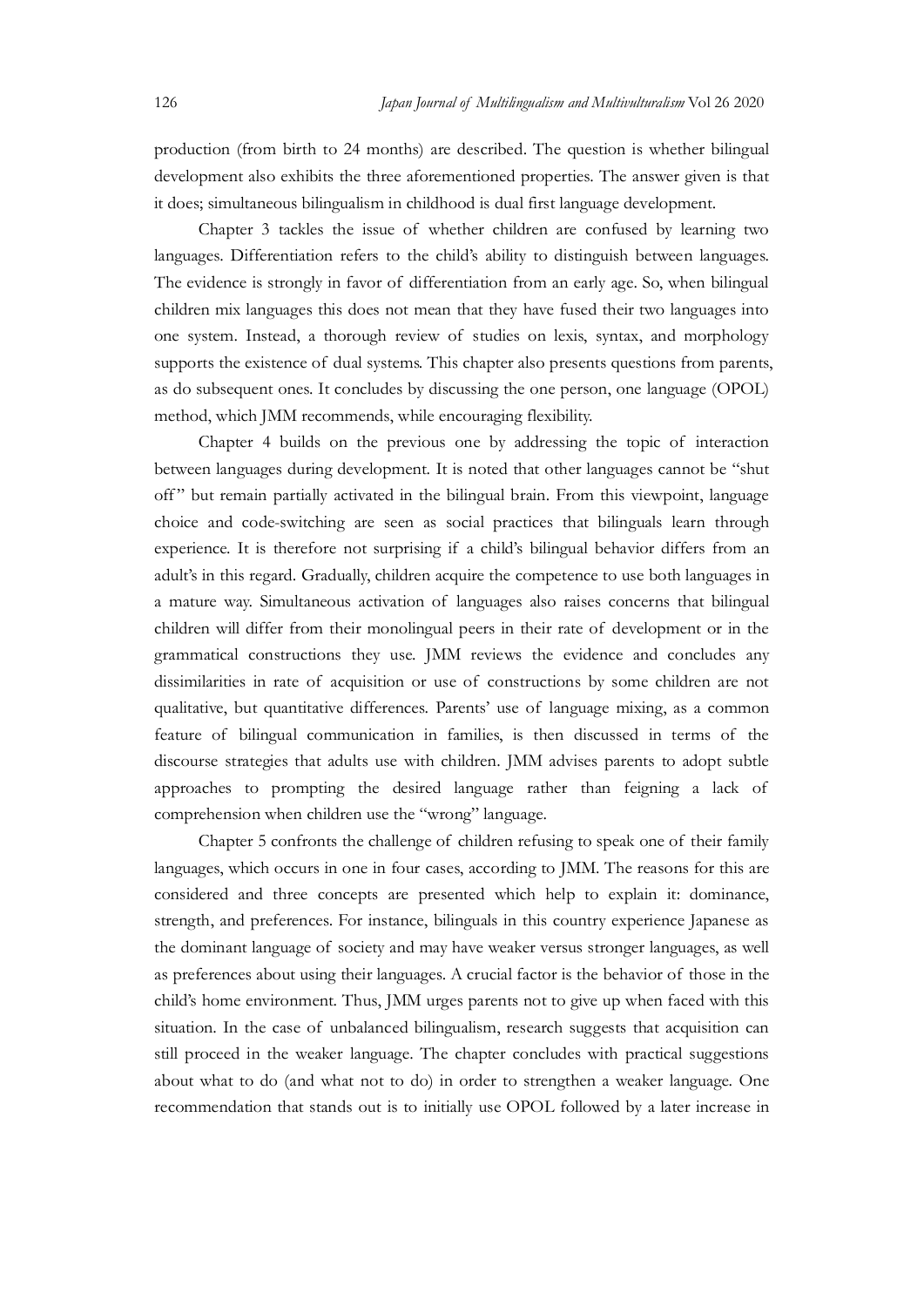## Book Review 127

the use of the minority language at home.

Chapter 6 offers insight into trilingual development. The parents whose inquiries 127<br>the use of the minority language at home.<br>Chapter 6 offers insight into trilingual development. The parents whose inquiries<br>drive this chapter relate intriguing scenarios of children exposed to between three and<br>five l five languages. JMM reports that acquiring four first languages is indeed possible (p. 186). A central issue, however, is to ensure access to a sufficient quantity and quality of input 127<br>the use of the minority language at home.<br>Chapter 6 offers insight into trilingual development. The parents whose inquiries<br>drive this chapter relate intriguing scenarios of children exposed to between three and<br>five l bilingualism. As for the amount of input, the minimum threshold for acquisition would presumably also apply when dealing with two languages. Regarding its quality, the discussion concerns the range of speakers a child interacts with (more is better, including peers) and whether these interlocutors must be native speakers (they need not be). Advice for coping with multilingual acquisition rounds out this chapter. 127<br>
corid consider the minority language at home.<br>
Chapter 6 offers insight into trilingual development. The parents whose inquiries<br>
this chapter relate intriguing scenarios of children exposed to between three and<br>
agea Chapter 6 offers insight into trilingual development. The parents whose inquiries<br>drive this chapter relate intriguing scenarios of children exposed to between three and<br>Five languages. JMM reports that acquiring four firs

shifts here from simultaneous to successive acquisition of two languages during childhood. Based on research by JMM, it is shown that German-speaking children exposed to French from age four make grammatical errors that resemble those of adult period hypothesis, it is noted that for various language domains (e.g., morphosyntax, phonology) there is an optimal or sensitive period followed by a gradual offset, which is compared to a slowly closing door. This is why it is difficult to establish any specific age limits; however, JMM contends that native competence requires exposure between birth and approximately four years, with continued access to the language to allow for the presumably also apply when dealing with two languages. Regarding its quality, the discussion concerns the range of speakers a child interacts with (more is better, including perces) and whether these interdevents must be n age may fare better than adults. Some advice on managing successive bilingualism is provided. shifts here from simultaneous to successive acquisition of two languages during<br>ehildhood. Based on research by JMM, it is shown that German-speaking children<br>exposed to French from age four make grammatical crons that res

Chapter 8 opens with a review reassuring parents who aim to provide opportunities for bilingual development that their children will not be disadvantaged in the cognitive advantages of bilingualism. As JMM acknowledges, this is a controversial topic that is hard to draw firm conclusions about due to contrasting findings. Bilingualism sometimes appears to enhance executive function or to delay cognitive impairment among elderly individuals, but it is not the only route to such benefits nor should such claims take precedence over the main reasons to promote bilingualism. The primary reasons include providing children with the ability to live bilingual and bicultural lives. The book concludes with further recommendations to support these aims. provimately four years, with continued access to the language to allow for the syof this competence (p. 212). Having said this, it is also noted that childen of any are better than adults. Some advice on managing successiv

boxes that reinforce key concepts, sum up the evidence, and present parental questions. Figures are also used to illustrate ideas throughout the book. JMM presents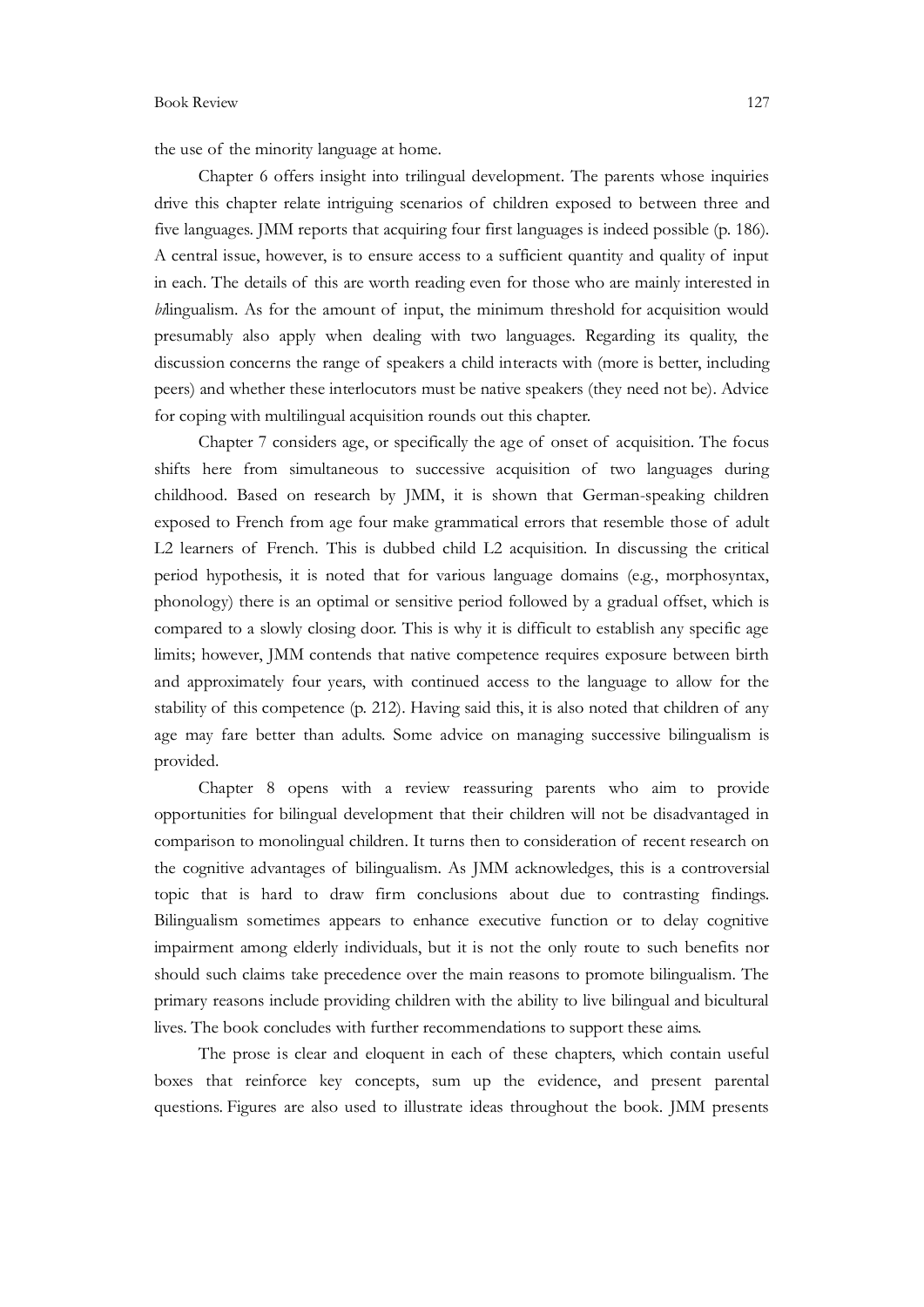128 Japan Journal of Multilingualism and Multivulturalism Vol 26 2020<br>
engaging questions and offers comprehensive answers to them, often providing an<br>
assessment of whether the issues are settled or not. There is a consis engaging questions and offers comprehensive answers to them, often providing an assessment of whether the issues are settled or not. There is a consistent thread of using established facts to draw conclusions that overturn objections or allay concerns. Careful reasoning is also applied to various cases described by parents and JMM's recommendations take into further account the particular details of each family situation. This effortless blend of expository, descriptive, and persuasive writing enhances the reading experience. When they arise, technical terms (e.g., clitics) are explained and abbreviations (which are listed in the front of the book) are used sparingly. The author *Ignan Journal of Multilinganism and Multimultaration* Vol 26 2020<br>engaging questions and offers comprehensive answers to them, often providing an<br>assessment of whether the issues are settled or not. There is a consistent the issues. In-text citations are used infrequently, which is appropriate considering that the audience is a general one (the bibliography lists primary and other sources). Overall, it is an elegant presentation of highly complex issues. Japan Journal of Multilingualium and Multimulturalium Yol 26 2020<br>mg questions and offers comprehensive answers to them, often providing an<br>ment of whether the issues are settled or not. There is a consistent thread of usi engaging questions and offers comprehensive answers to them, often providing an assessment of whether the issues are settled or not. There is a consistent thread of using established facts to draw conclusions that overturn

from parents of children growing up in bilingual settings. In these discussions, German is often one of the two (or more) languages. Other featured languages include (in alphabetical order): Arabic, Armenian, Basque, Croatian, Dutch, English, Farsi, Finnish, French, German, Hungarian, Italian, Kurdish, Luxemburgish, Norwegian, Polish, Spanish, Swedish, Swiss-German and Turkish. Their degree of satisfaction with this selection is for individual readers to decide. However, it is entirely understandable given JMM's background. Chinese, Japanese, and Korean are also mentioned in the text. Moreover, the final reading suggestion offered in the book is one that deals with Japanese, Brazilian Portuguese, and English (Kato, 2003). Personally, while I certainly would have welcomed more coverage of English-Japanese bilingualism, it was easy to relate to most of the concerns raised by parents and hard not to be impressed by JMM's engagement with a is an elegant presentation of highly complex issues.<br>
Dotential readers are likely to wonder about the range of languages considered ithis book. As noted, a sizable portion of most of the chapters is based on question<br>
fro alphabetical order): Arabic, Armenian, Basque, Croatian, Dutch, Finglish, Farsi, Finnish, Frecoch, German, Huargarian, Italian, Kurdish, Luxemburgish, Novergian, Polishi, Spanish, Societish, Societish, Societish, Societish or saustaction with this selection is<br>thirely understandable given JMM's<br>mentioned in the text. Moreover, the<br>e that deals with Japanese, Brazilian<br>nile I certainly would have welcomed<br>vas easy to relate to most of the<br>res

While seeking to foster bilingualism during childhood is a laudable and quite reasonable goal, there is no one-size-fits-all approach for each family. This book is an invaluable resource for those wishing to understand scientific evidence and practical choices that will help them to support bilingual children. It is therefore highly individuals.

Reviewed by Daniel O. Jackson<br>Kanda University of International Studies

## References

Kato, M. A. (2003). Child language acquisition: An insider account. In N. Müller (Ed.), (In)vulnerable domains in multilingualism (pp. 271-293). Amsterdam, Netherlands: John